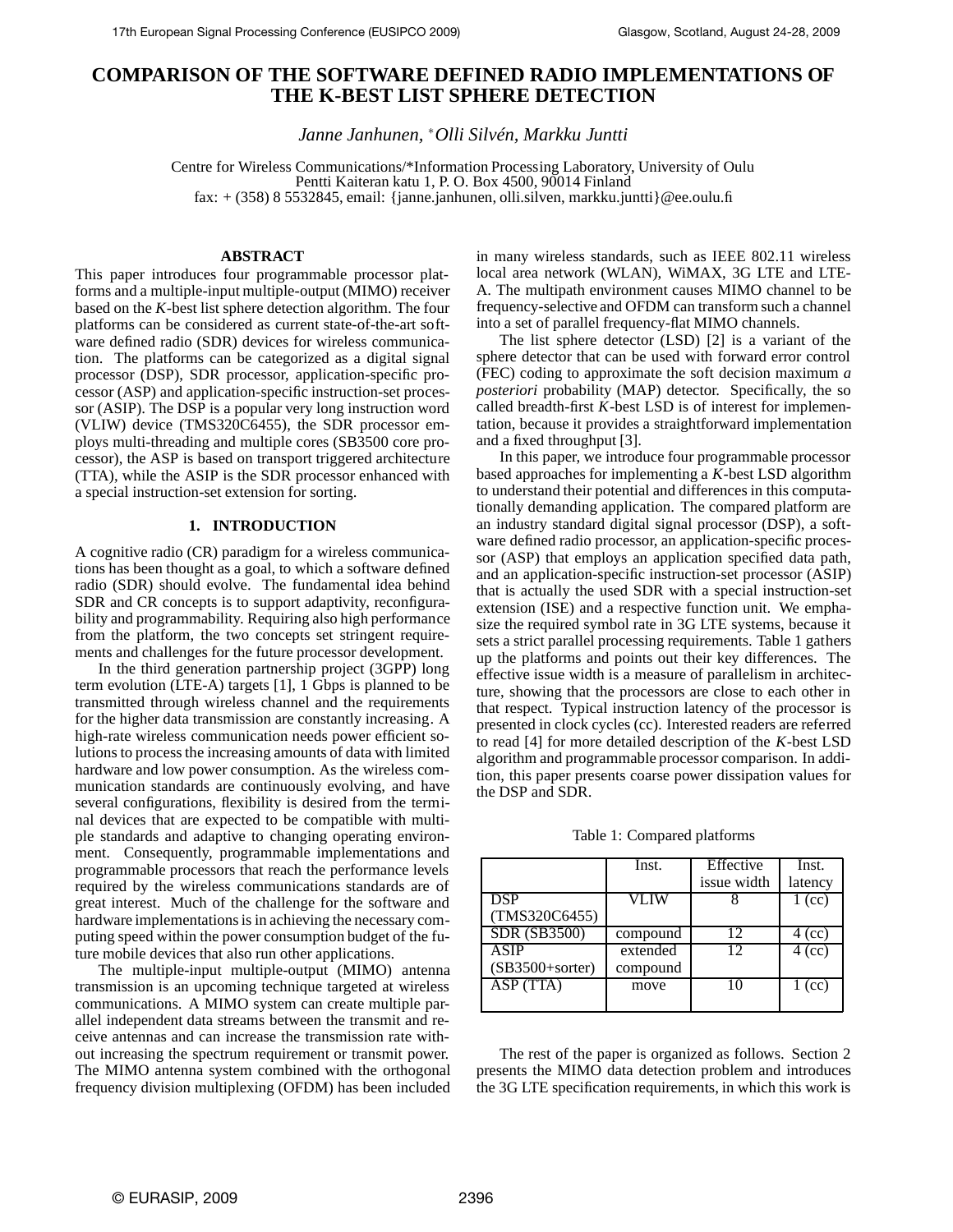based on. The implementations and results are documented in Section 3. Section 4 discusses about power dissipation issues on software defined radios. Section 5 highlights the most important pros and cons of the programmable implementations. Section 6 concludes the paper.

# **2. MIMO-OFDM DETECTION PROBLEM**

A MIMO–OFDM based multi-antenna system is assumed with *M* transmit and *N* receive antennas. The received signal vector on *s*th subcarrier can be presented as

$$
\mathbf{y}_s = \mathbf{H}_s \mathbf{x}_s + \mathbf{n}_s, \quad s = 1, 2..., S,
$$
 (1)

where *S* is the number of subcarriers,  $y_s \in \mathbb{C}^N$ ,  $\mathbf{x}_s \in \mathbb{C}^M$  is the transmitted symbol vector and  $\mathbf{n}_s \in \mathbb{C}^N$  is the noise vector. The symbol  $\mathbf{H}_s \in \mathbb{C}^{N \times M}$  denotes the channel matrix. The entries of x*<sup>s</sup>* are chosen independently of each other from a quadrature amplitude modulation (QAM) constellation.

The ML detector minimizes the Euclidean distance between the received signal y and the lattice points **Hx** and selects the lattice point that minimizes the Euclidean distance to the received vector y, i.e.,

$$
\hat{\mathbf{x}} = \arg\min_{\mathbf{x} \in \mathscr{A}^M} \| \mathbf{y} - \mathbf{H}\mathbf{x} \|^2, \tag{2}
$$

where  $\mathscr A$  is the symbol alphabet and  $\|\cdot\|^2$  denotes the  $L_2$ norm of a vector. The exhaustive search can be used to solve the ML detection problem. However, it becomes computationally impractical as the number of transmit antennas is increased or a higher order modulation method is used. The sphere detection algorithm solves the ML approximation (2) by limiting the search to the constellation points that lie inside an *M*-dimensional hyper-sphere [5]. The number of visited nodes in the search tree can be reduced by limiting the search to inside a sphere with radius *d* using the sphere constraint  $d^2 \ge ||\mathbf{y} - \mathbf{Hx}||^2$ .

The description of *K*-best algorithm is bypassed to save space, but we refer to [6] to get more details on the algorithm. However, it can be briefly stated that the *K*-best algorithm belongs to the group of tree search algorithms, in which the computational complexity greatly depends on the number of transmit antennas, modulation method and the list size *K* used in the algorithm. The design parameter *K* indicates how many partial Euclidean distance (PED) alternatives and corresponding symbols are stored on each level of the tree, and expanded on the next level. Thus, the chosen  $K$  has a significant impact on the implementation complexity but also to the frame error rate (FER) performance.

### **2.1 Implementation Requirements**

The real time requirements are based on the 3G LTE specification. A single OFDM symbol on five MHz bandwidth consists of 512 (300 used) individual symbol vectors, each mapped to a single OFDM subcarrier. Seven OFDM symbols should be processed in 0.5 ms, and, thus, symbol duration of  $71.42 \mu s$  is required. In other words, 300 symbol vectors should be processed in 71.42  $\mu$ s.

The list size and fixed-point implementation word lengths were decided based on the computer simulation results. Figure 1 presents FER results of several detectors: the *K*-best LSD with three different list sizes, the maximum likelihood detector, the maximum a posteriori detector and the linear MMSE detector. A rather demanding high correlation typical urban channel is assumed in the simulations. A softoutput *K*-best detector outperforms the linear MMSE detector and the hard decision ML detector. Furthermore, the *K*best detector provides a sufficient decoded performance and an implementable computational complexity for a MIMO– OFDM system. The figure indicates that the list size  $K=16$ provides a good trade-off between the performance and the computational complexity. A smaller list size reduces the complexity at the prize of degraded decoding performance.



Figure 1: FER comparison for real-valued  $2 \times 2$  64-QAM system in typical urban channel with 16-bit fixed-point arithmetic.

The simulator takes into account the effect of loglikelihood ratio (LLR) clipping [7] with threshold  $L_{\text{max}} = 8$ . The LSD output list is used to calculate the approximation of the probability LLR of each transmitted bit. By limiting the dynamic range of the LLR, the required list size can be decreased reducing the computational complexity at the same time.

A 16-bit fixed-point arithmetic (6-bit integer, 10-bit fraction) was chosen leading to very minor performance degradation compared to the floating point performance. The performance loss with 12-bit (5-bit integer, 7-bit fraction) fixedpoint word is already significant. This indicates that no benefit can be achieved with shorter word length processor, but a standard 16-bit word length is very satisfactory.

### **3. IMPLEMENTATIONS OF LSD ALGORITHM**

Fair comparison between implementations of an algorithm on different platforms requires certain parameters to be fixed. On the application side, such parameters are the number of antennas, modulation method, word lengths, list size and system model. On the platform side, the implementations should exploit the full potential of the resources and tools of each architecture. Table 2 lists the key parameters of the application and implementations. The use of standard 16-bit word length does not favor any particular programmable processor in our comparisons, so the differences arising can be traced to architectural features. Since the focus of this study is on SDR platforms, the programmability is an important feature of the compared processors.

### **3.1 VLIW DSP implementation**

Texas Instruments TMS320C6455 is a high performance embedded processor, which has been used as a benchmark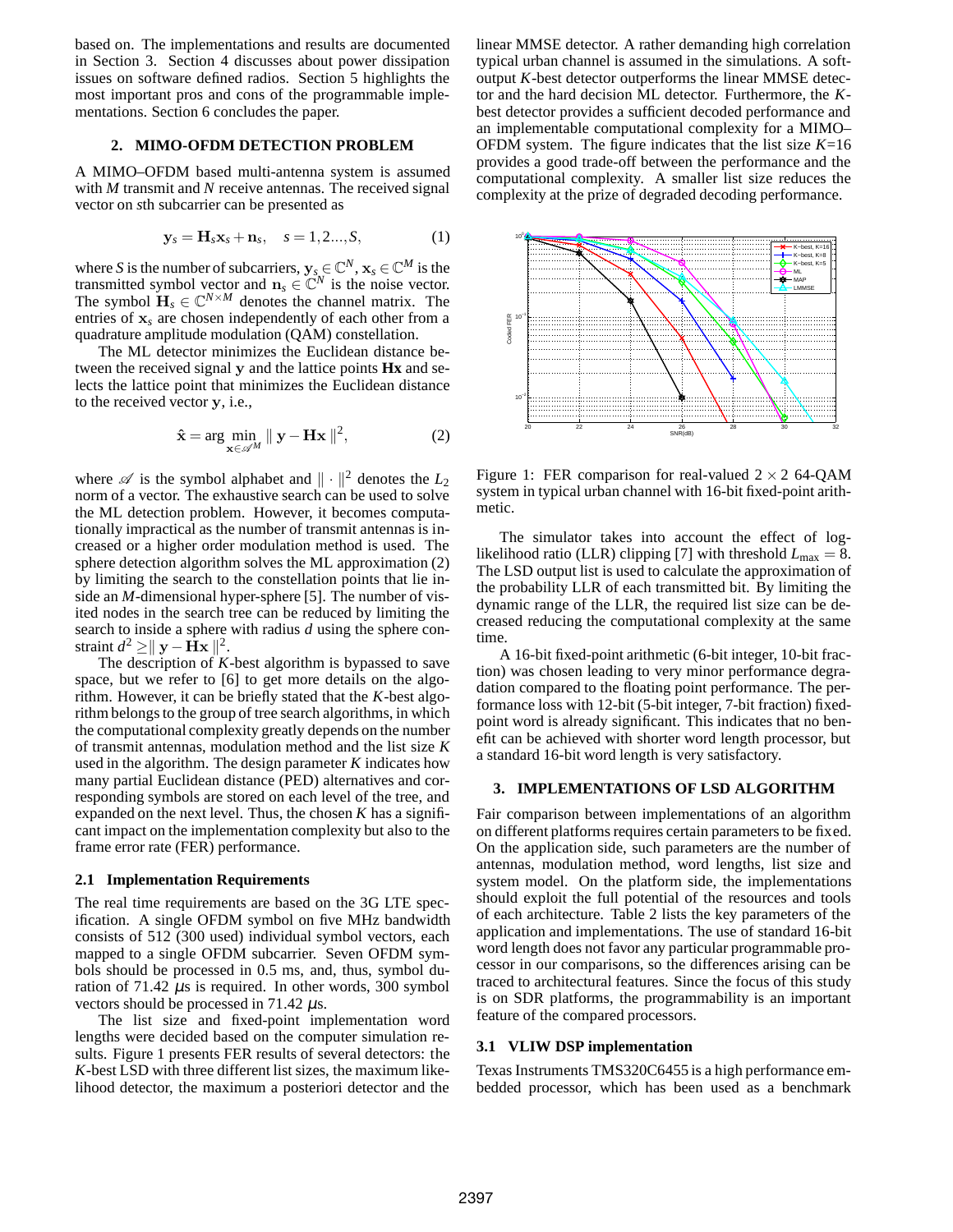|  | Table 2: Implementation properties |  |
|--|------------------------------------|--|
|--|------------------------------------|--|

| Signal model          | real-valued                       |
|-----------------------|-----------------------------------|
| Antenna configuration | $2 \times 2$                      |
| Arithmetic            | 16-bit (6-bit int., 10-bit frac.) |
| Modulation method     | 64-OAM                            |
| Detector              | $K$ -best LSD                     |
| List size $(K)$       | 8 and 16                          |

for the DSP implementation of the *K*-best LSD algorithm. C6455 is a VLIW processor, which operates on 1200 MHz clock frequency. The processor provides for a performance of 22.5 Mbps (list size *K*=16) for the PED calculation and control. However, with a software sorter and a decreased list size the computation of a single symbol vector takes 8109 clock cycles  $(K=8)$ , and, thus, the processor provides for a detection rate less than 1.8 Mbps. The reason for high latency is that the processor does not offer special functions to support the sorting.

The slow sorter is a significant drag on the algorithm execution, because the sorter is called after a newly computed PED. The software sorter turned out to be inefficient in earlier studies [8], but even the improved and simplified software sorter does not bring a solution to the sorting problem. In [9], hardware accelerated co-processor is implemented for sorting besides the uniprocessor. A similar idea of coprocessor is required for the DSP implementation to meet the real time requirements. C6455 results are included in Table 3 without including the latency caused by the sorter.

Table 3: PED calculation and control code on DSP with a list size  $K = 16$ 

| Level | # of $PEDs$ | # of Cycles |
|-------|-------------|-------------|
| 1st   |             | 63          |
| 2nd   | 64          | 130         |
| 3rd   | 128         | 214         |
| 4th   | 128         | 231         |
| tot.  | 328         | 638         |

The DSP is running on 1200 MHz clock frequency. The processor does not support a parallel processing of the symbol vectors, and, thus, symbol vectors must be processed in serial. To meet the symbol rate required in 3G LTE system, a single symbol vector must be processed in 0.23  $\mu$ s, which means 285 clock cycles. If symbol rate requirements (285 cc) are compared to achieved DSP results (638 cc), it can be calculated that even the PED calculation and control should be over two times faster. Furthermore, the processor requires a co-processor to do sorting in parallel with PED calculation.

## **3.2 SDR Implementation**

The SB3500 is a multi-core device that features include compound instructions, single input multiple data (SIMD) vectorization units and hardware support for multiple threads. The SB3500 architecture has three cores each having four hardware threads. All the hardware threads can operate simultaneously, and, thus, multiple concurrent program execution is supported. This feature provides an advantage in implementations, where parallelism is required, e.g., processing multiple parallel subcarriers in the MIMO–OFDM receiver implementation. All threads can simultaneously execute instructions, but only one thread may issue an instruction on a cycle boundary [10].

The list sizes were set to  $K = 8$  and  $K = 16$ . In 64-QAM with a real-valued signal model there are  $\sqrt{64} = 8$  QAM symbols, which have a straightforward impact on an efficient vectorization on SB3500 processor. The short data type (16-bit) is used for both PED and the corresponding symbol identifier. Vectorization is disabled if conditional statements or function calls are inside the loop. Our implementation includes four search levels due to two transmit antennas, 64- QAM and real-valued signal model. A single C programmed function was implemented for each level.

The PED computation and control is efficiently implemented on SDR as can be seen in the next section. However, when the software sorting function is included to the data flow, the vectorized PED calculation is broken, mostly because of the sorter function calls. Table 4 summarizes the latencies for levels and sorting. There are less sorter calls than calculated PEDs, because the radius *d* is limited to discard the most unlikely paths in the search tree. The radius is selected so that there is no impact on the decoding performance.

Table 4: SDR latencies including software sorter with a list size  $K = 8$ 

| Level    | # of PEDs | # of Cycles       |
|----------|-----------|-------------------|
| 1st      |           | 55                |
| 2nd      | 64        | 1396              |
| 3rd      | 64        | 1485              |
| 4th      | 64        | 1372              |
| tot. PED | 200       | 4308              |
| Sorter   | (114)     | $\overline{20}16$ |
| total    |           | 6324              |

#### **3.3 ASIP Implementation**

ASIP is an implementation, where SB3500 core processor is enhanced with an instruction-set extension and a respective function unit. The SB3500 core hides four processor cycles into a single thread cycle. Thus, a fairly high latency instruction-set extension sorter could be implemented [11]. For example, an ISE sorter with the latency of a single thread cycle could be practical to implement without violating the data dependency principles of the architecture.

Table 5 presents the latencies of the distance calculations in all four levels, when list sizes  $K = 16$  and  $K = 8$  are used. Totally, 328 PEDs are calculated in 674 cycles. The PED calculation with a single hardware thread, hence, reaches a performance of 2.67 Mbps. If all the 12 hardware threads of the ASIP are allocated for the PED calculation, detection rate of 32.0 Mbps is achieved. Respectively, a decoding rate of 3.4 Mbps is achieved on a pure SDR platform. The decrease of the throughput is almost a 10-fold.

Based on the information from the manufacturer, the SB3500 instruction-set can be expanded [11]. Most of the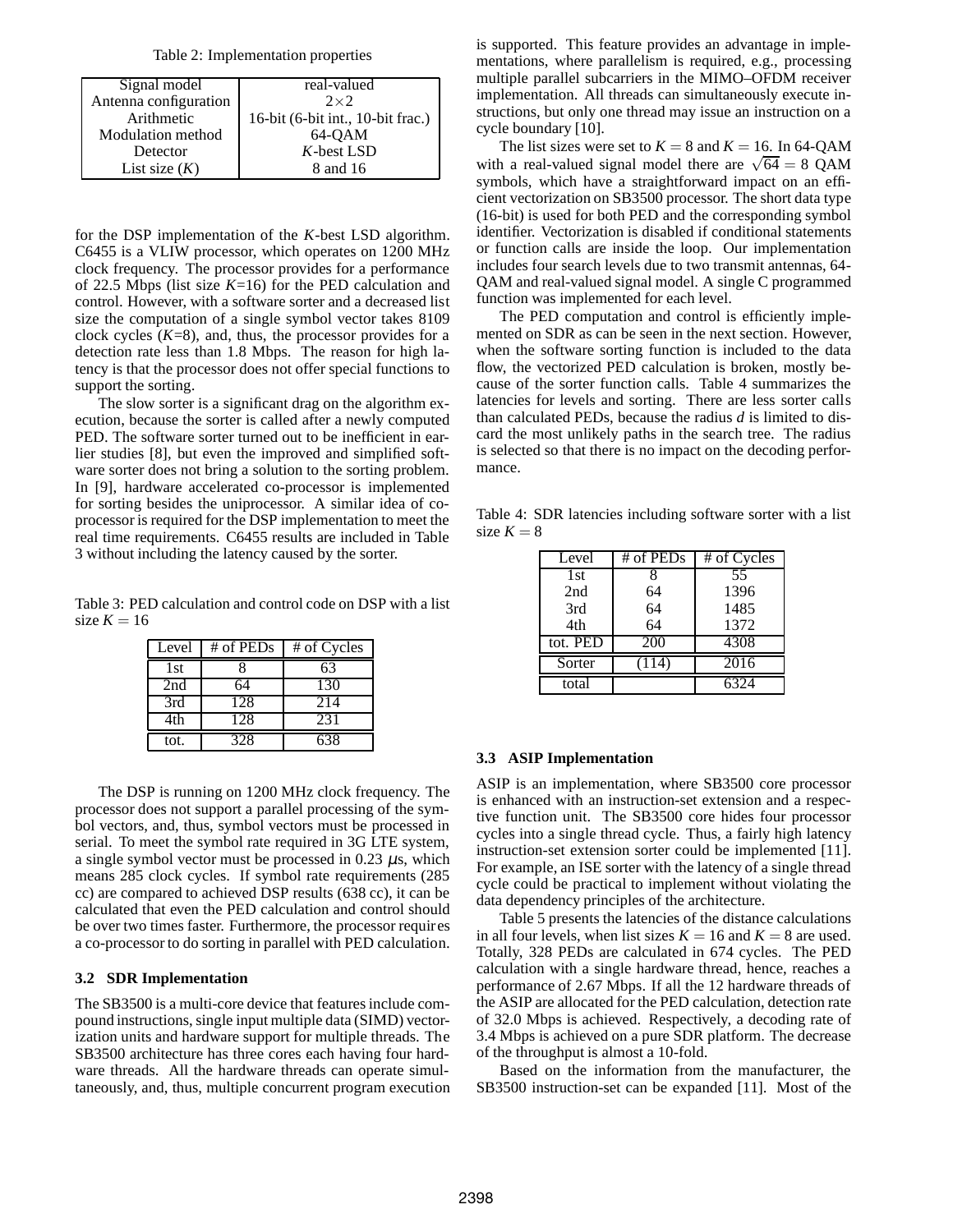Table 5: PED calculation and control code on ASIP with list sizes  $K = 16$  and  $K = 8$ 

| Level | $\text{PED}(K=16)$ | Cycles | $\text{PED}(K=8)$ | Cycles |
|-------|--------------------|--------|-------------------|--------|
| 1st   |                    | 40     |                   | 39     |
| 2nd   | 64                 | 129    | 64                | 130    |
| 3rd   | 128                | 243    | 64                | 133    |
| 4th   | 128                | 262    | 64                | 142    |
| tot.  |                    |        |                   |        |

instructions have four pipeline stages. It is sometimes suitable to introduce multiple new operations to implement a particular algorithm and avoid breaking the four stage pipeline of the processor. The multithreaded pipeline hides latencies and allows fairly complex extensions to be designed, such as a sorter. Because of the strict real time requirements of the *K*-best algorithm, a single thread cycle sorter, which can be used in parallel with the PED calculation, is required.

If we assume the ASIP, which has 12 hardware threads each running on 150 MHz clock frequency, we can roughly calculate the real time requirements for the list sphere detector. 12 symbol vectors can be processed in parallel and 25 sequential calculations are required, which means that a single thread can spend approximately 2.85  $\mu$ s to calculate one symbol vector. With 150 MHz clock frequency, this means 427 cycles per symbol vector. Comparing the calculated and achieved results in the ASIP implementation, a required symbol rate is not far from the achieved result.

### **3.4 ASP Implementation**

The same parameters were chosen for the ASP implementation [12] to guarantee the latency and throughput comparison between the other platforms. TTA resembles a VLIW architecture, in which the operation latencies are visible to the programmer. The function units are connected with transport paths and sockets [13]. In the transport triggered architecture, the operations are consequences of data transports, and the processor designer has the freedom to build the optimal data transmission by adding enough paths between the logic and memory.

The current ASP implementation [12] achieves the decoding rate of 7.6 Mbps with hardware complexity of 25 kGE (gate equivalents) including a single cycle hardware sorter. The processor operates on 280 MHz processor clock frequency. The starting point for the study has been a small footprint processor so that multiple cores can concurrently process several parallel subcarriers. A single symbol vector is processed in 441 clock cycles. When the list size is decreased to  $K = 8$ , a single symbol vector is processed in 261 clock cycles, which leads to a decoding rate of 12.8 Mbps. 4 fold parallelism in processor would process a single symbol vector in 96 clock cycles  $(K = 8)$ , which leads to 35 Mbps decoding rate .

As the ASP has 280 MHz clock rate, a single cycle instruction takes 3.57ns. According to this assumptions, there are 19,997 clock cycles time to process 300 symbol vectors, which means that each symbol vector has to be processed in 66 clock cycles. Thus, at least seven ASP processors are required to achieve the symbol rate requirements. This would lead to an area complexity of 175 kGE, which is still considerably low for a programmable processor.

The implementation includes general-purpose function units, which makes it more interesting compared to the previous ASP implementation [14]. With a limited number of sources, the implementation is simple and the gate count is low. The more precise function unit description is given in [12].

### **4. POWER DISSIPATION**

The software defined radio introduces new challenges for processor architecture designers. The platform should provide for supercomputer performance, while the power dissipation should be suitable for mobile device. In general, the maximum power dissipation for mobile device is limited to 3W, since consumption over the limit requires cooling for the device. In mobile devices the typical idle time is long and the power dissipation should be minimized in that state. However, the peak power dissipations might rise very high in applications, in which the computing complexity is dense.

Texas Instruments is providing a power dissipation estimate for C6455 processor on typical activity [15]. Based on the documentation, the typical activity of C6455 assumes 60 percent of CPU usage and 50 percent DDR2 usage on 250 MHz. The total power dissipation is 2.30W (internal logic 1.76W and IO 0.54W), when 1.25V core voltage and 1200 MHz CPU frequency is assumed. Thus, C6455 processor is more suitable for base station use rather than mobile devices.

The typical power dissipation for a single 500 MHz SBX core is 100 mW [16]. Thus, it can be estimated that SB3500 platform with three 500 MHz cores consumes approximately 300 mW and the platform with 600 MHz cores a bit more. Although, the battery of SB3500 software defined radio (e.g. 1200 mA) will not last more than four hours with a continuous typical operating dissipation, it is much better than the corresponding half an hour operating time with the C6455 processor.

### **5. DISCUSSION**

Table 6 summarizes the results for four different programmable processor. The table presents the achieved and required latency in clock cycles for a single symbol vector calculation. The last column presents the required speedup for the current implementations in order to achieve the symbol rate specified in 3G LTE requirements. The inefficient software sorter degrade the performance of the DSP and SDR implementations. However, with a hardware accelerated sorter, the ASIP and ASP implementations achieve a very promising results. The ASP includes already a single cycle sorter. Thus, it can be assumed that a single thread cycle (four core cycles) hardware sorter is possible to implement for the ASIP. Furthermore, the small cap between the achieved and required latency in the ASIP implementation is most probably attainable by improving the C compilation.

Although the compared platforms belong to the category of programmable processors, the actual programming of particular processor differs significantly. Because TTA based ASP has visible function unit latencies, the programmer has the responsibility to schedule the instructions such that the result is read on time. This leads to the situation, where the program has to be rewritten if the latency increases even in a single function unit. In a conventional processor, where the function unit latency is invisible to the programmer, there